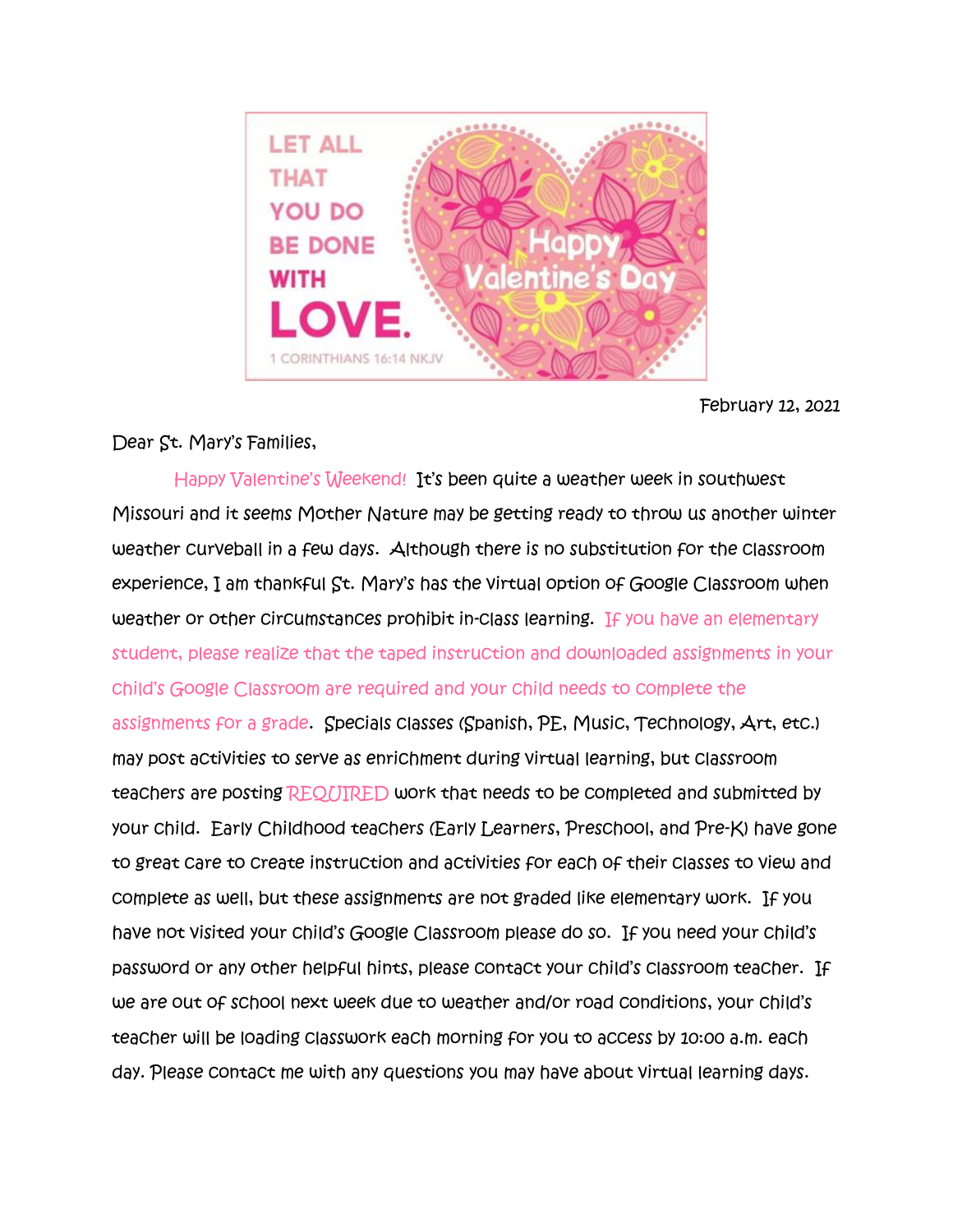Tomorrow is going to be an exciting morning at St. Mary's during our Preschool (formerly Early Childhood) and Kindergarten Open House from 9:00-11:00 a.m.! If you or someone you know may be interested in attending, please join us to learn more about our Preschool programs which include Early Learners for 2 year olds, Advanced Learners (formerly preschool) for 3 year olds, and Pre-K for 4 year olds, in addition to our Kindergarten program. This morning is not only designed for parents to learn more about our school, but also for our youngest learners to have fun, meet new friends, and get acquainted with our school. Parents will have a chance to tour the school, visit with classroom teachers, and complete a Valentine themed craftivity with their child to take home. IF you or someone you know is interested in learning more about our school and is not able to attend the Open House tomorrow morning, please know that I am happy to visit and tour any family at a time which is convenient for them. It will be a LOVELY morning you won't want to miss!

 When we return to in-person learning at school, all St. Mary's classes will celebrate Valentine's Day with their classmates and teacher. In addition, we will conclude our Penny War and have our February Charity Dress Day, both which will benefit Children's Haven's playground project. With one day left of the Penny War, St. Mary's has already raised over \$1,900 for Children's Haven, thank you for your thoughtful and generous donations. We will know soon which Early Learners – Kindergarten class will enjoy a popcorn and movie party and which  $1^\text{st}$  – 5<sup>th</sup> Grade class will enjoy a Free Dress Week as the winning class in each category. If we are in school on Monday, February 15<sup>th</sup>, we will celebrate Valentine's Day, have Charity Dress Day, AND finish our Penny War. If we miss school early next week due to weather and/or road conditions, we will have all 3 events the first day we return to campus.

 When we return to school next week, please ensure that your child is dressed warmly due to the frigid air temperature and wind chill forecasted each day. During the winter months, each child arriving to school should have a cozy coat on, a hoodie is not adequate protection. In addition, gloves and a hat will help to keep your child warm and cozy while they are walking into the school in the morning, playing outside at recess during the school day, and leaving school in the car line each afternoon. If your family needs assistance providing outerwear for your child, please email and let me know. I will do my best to ensure your child has these important clothing items.